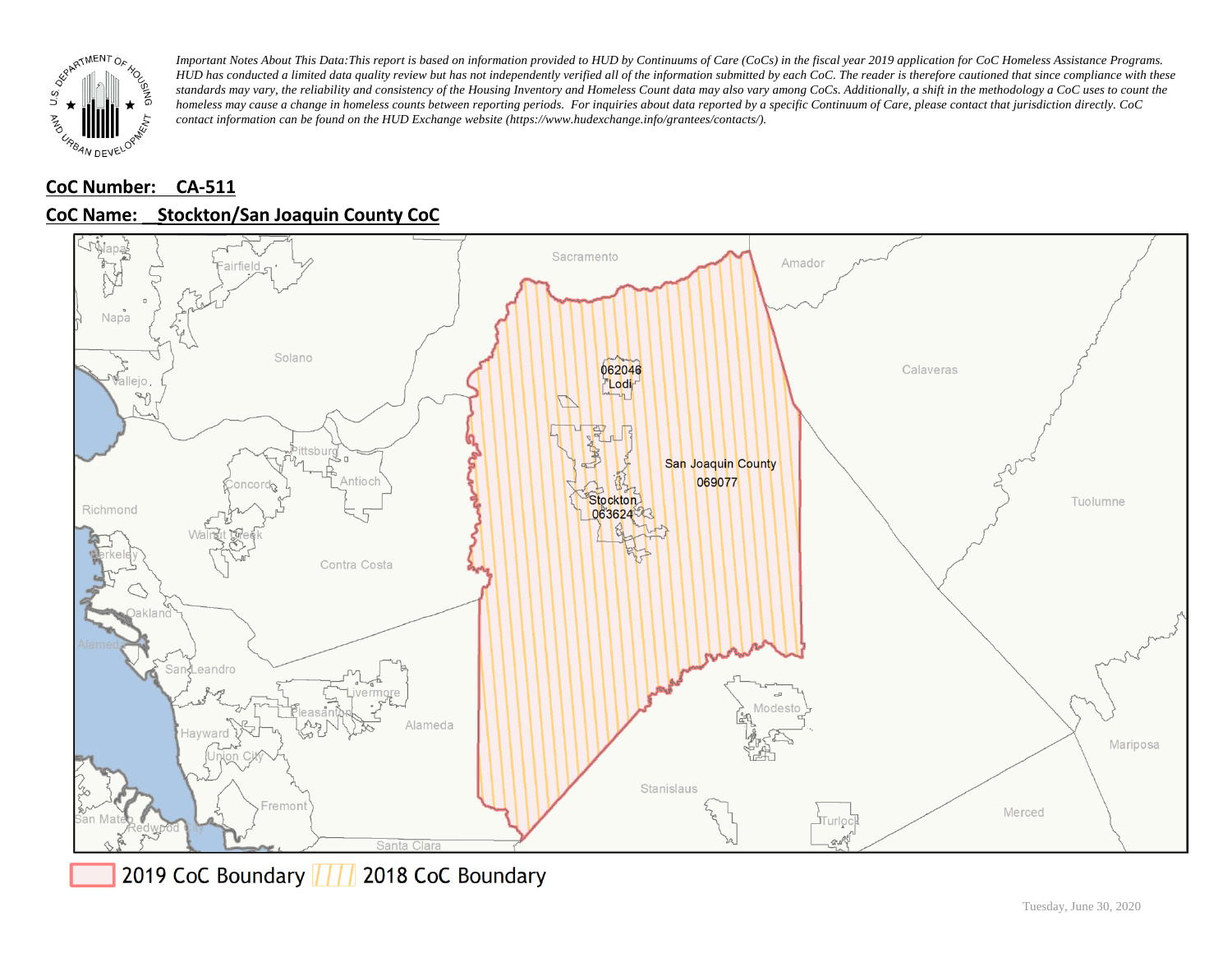

### **CoC Number: CA-511**

### **CoC Name: \_\_ Stockton/San Joaquin County CoC**

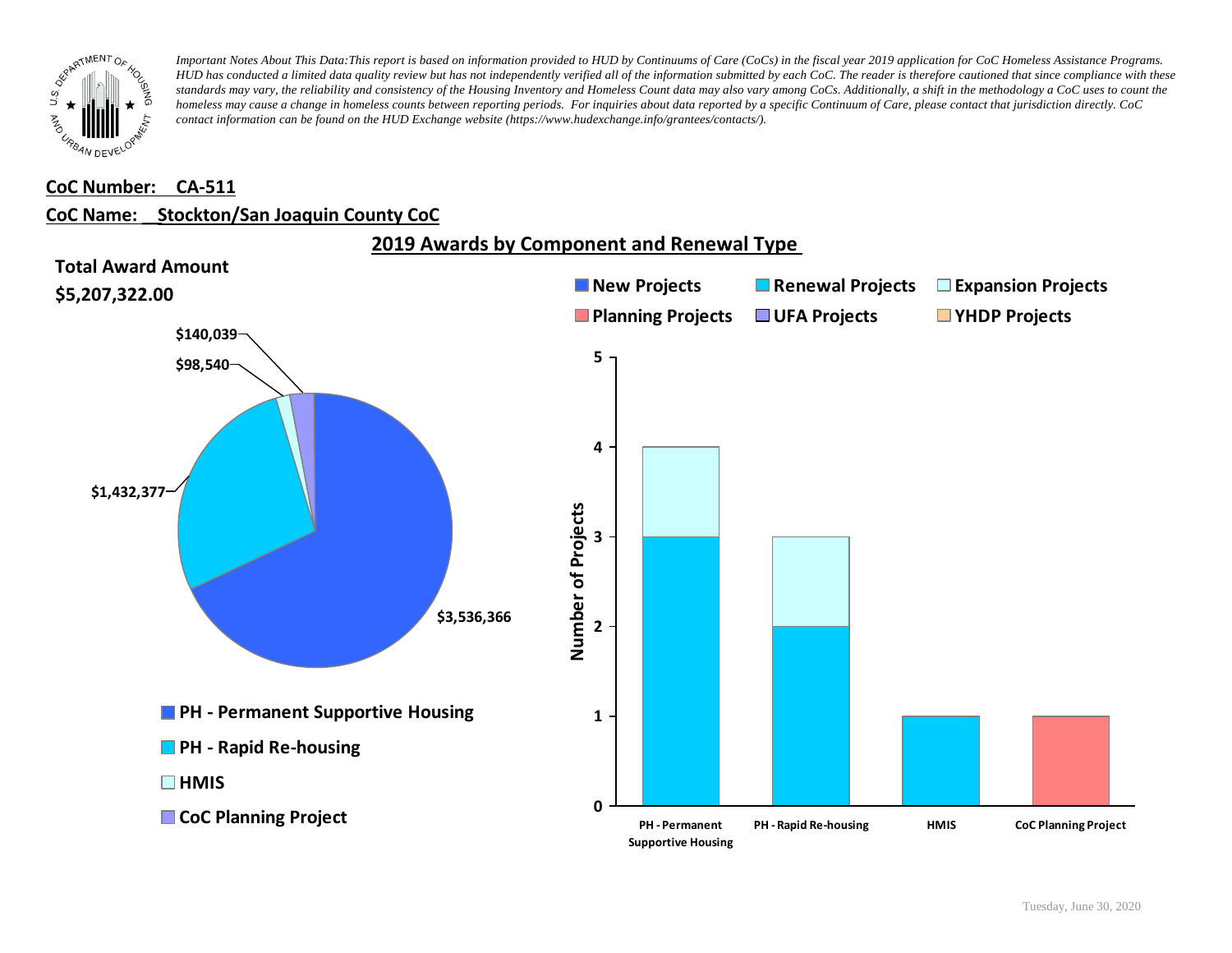

### **CoC Number: CA-511**

## **CoC Name: \_\_ Stockton/San Joaquin County CoC**



## **2019 Housing Inventory Summarized by Target Population and Bed Type**

<sup>1</sup> Adult & Child Beds refer to beds for households with one adult (age 18 or older) and at least one child (under the age of 18).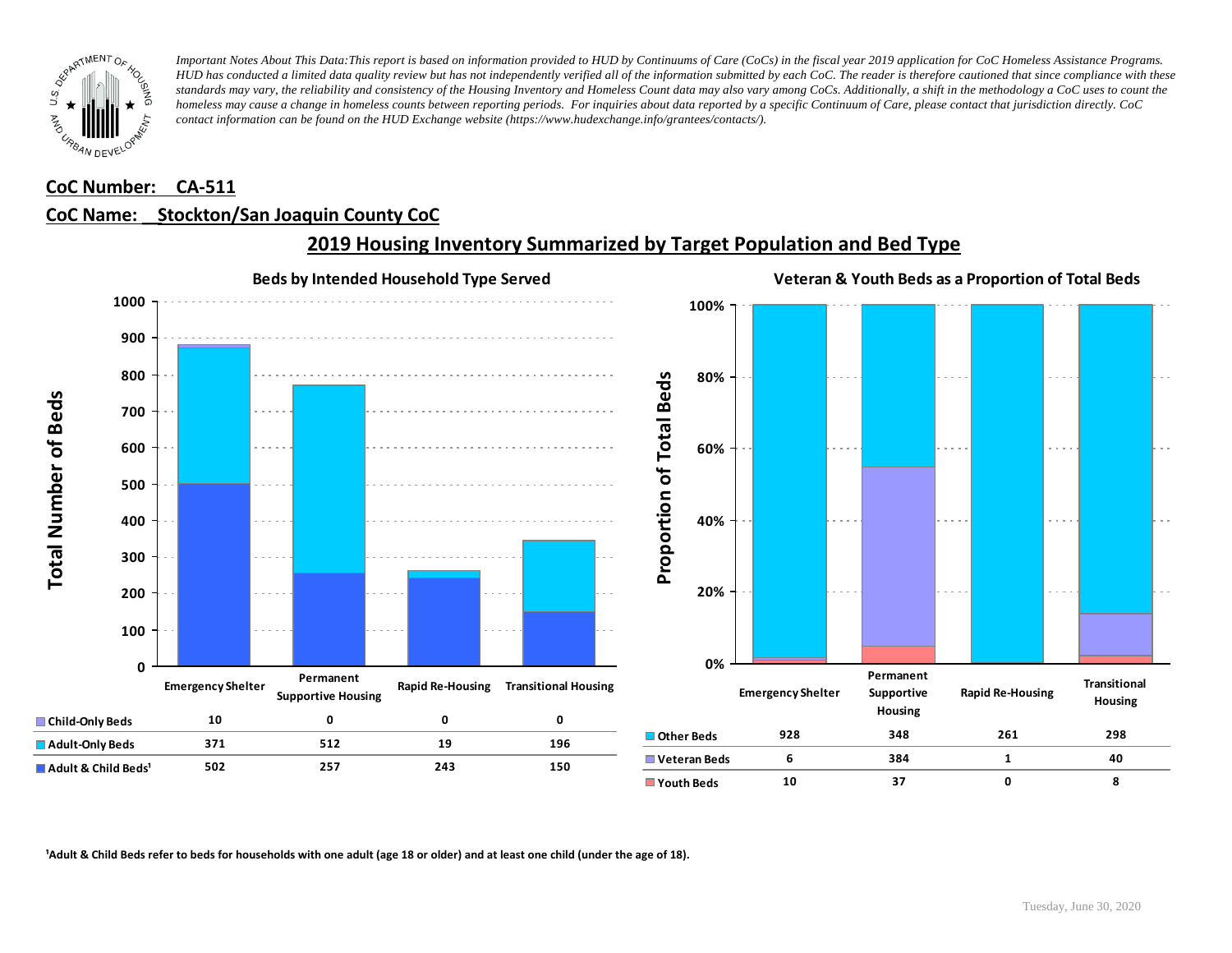

#### **CoC Number: CA-511**

#### **CoC Name: \_\_ Stockton/San Joaquin County CoC**

## **2019 Point in Time Count Summarized by Household Type**



\* Safe Haven programs are included in the Transitional Housing category.

¹This category includes single adults, adult couples with no children, and groups of adults. ²This category includes households with one adult and at least one child under age 18.

³This category includes persons under age 18, including children in one-child households, adolescent parents and their children, adolescent siblings, or other household configurations composed only of children.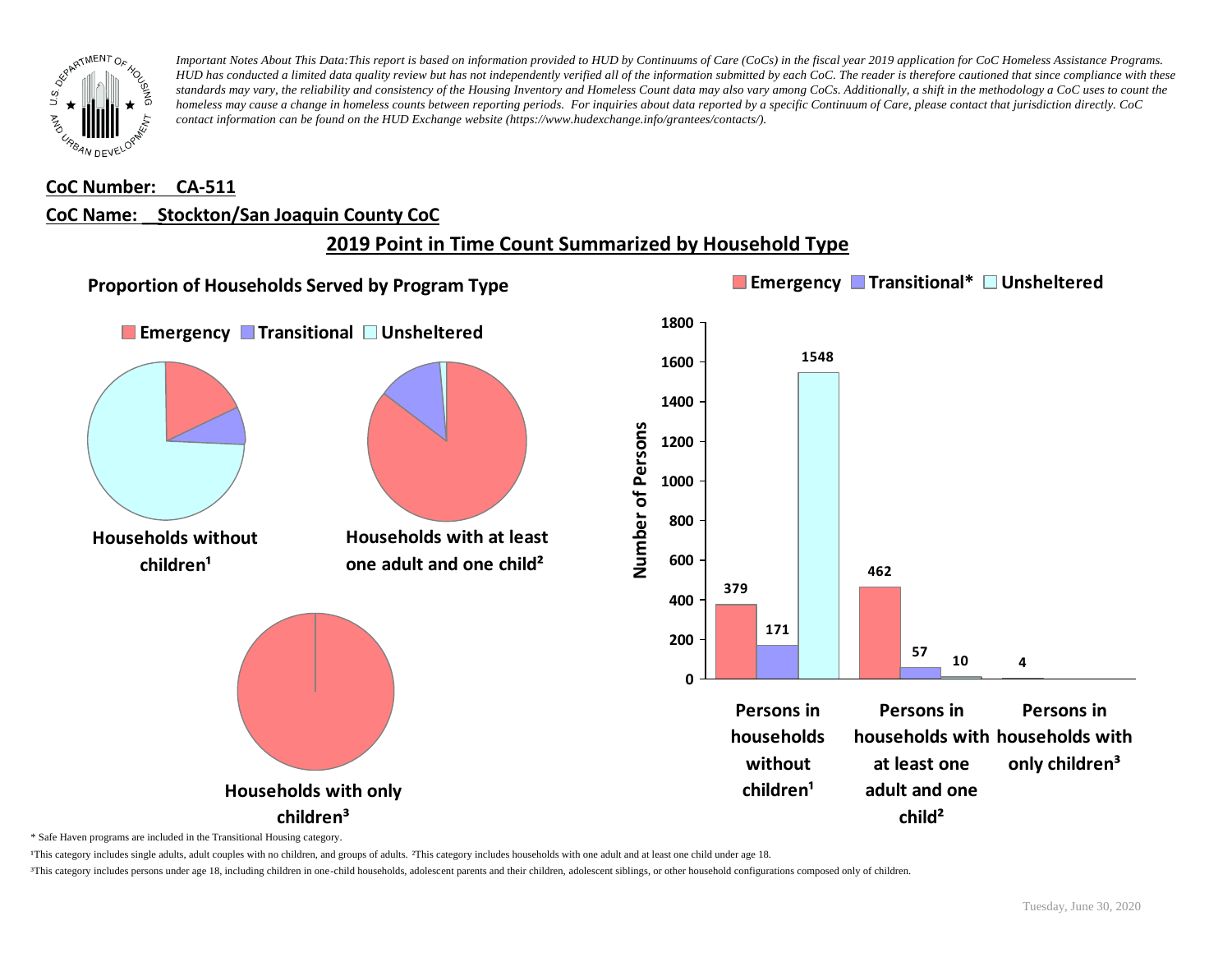

## **CoC Number: CA-511 CoC Name: \_\_ Stockton/San Joaquin County CoC**



## **2019 Point-In-Time Count Proportion of Persons in each Age Group by Household Type**

\* Safe Haven programs are included in the Transitional Housing category.

¹This category includes single adults, adult couples with no children, and groups of adults. ²This category includes households with one adult and at least one child under age 18.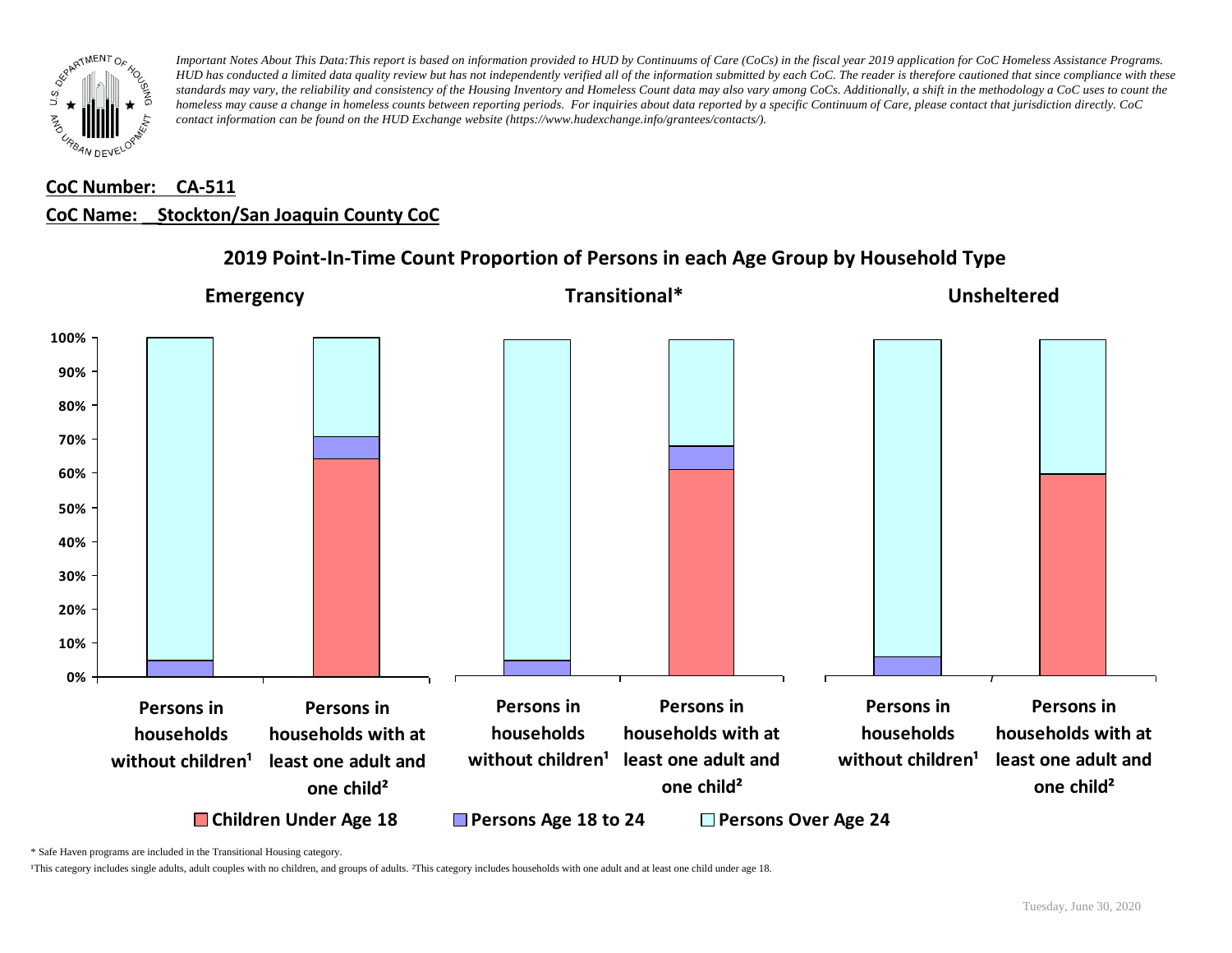

### **CoC Number: CA-511**

#### **CoC Name: \_\_ Stockton/San Joaquin County CoC**



**2019 Point in Time Count Summarized by Chronically Homeless by Household Type**

\* Safe Haven programs are included in the Transitional Housing category.

¹This category includes single adults, adult couples with no children, and groups of adults. ²This category includes households with one adult and at least one child under age 18.

³This category includes persons under age 18, including children in one -child households, adolescent parents and their children, adolescent siblings, or other household configurations composed only of children.